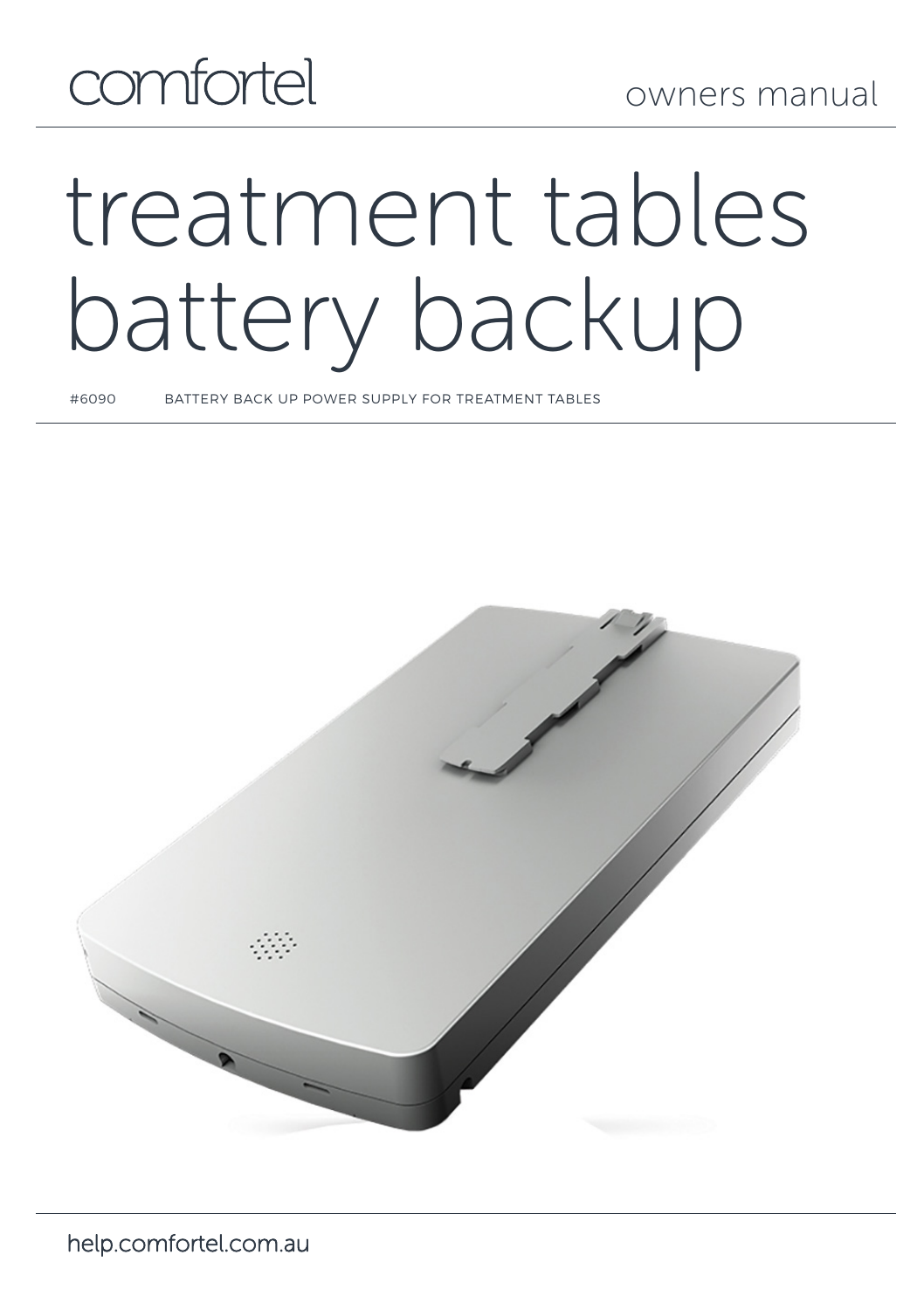

Disconnect the mains cable to application at the power outlet

Remove the power cable from the control box by inserting a screwdriver into the locking clip marked.

Release the control box off the application by pressing the tab on the mounting clip

Open the lid to the control box by releasing the locking clips

> If you disconnect any actuator cables or handset cables take note of the correct ports



![](_page_1_Picture_7.jpeg)

Open the lid to the battery box by releasing the locking clips

Open the lid for access

**2** BA21 Installation Instructions 03/2019

![](_page_1_Picture_10.jpeg)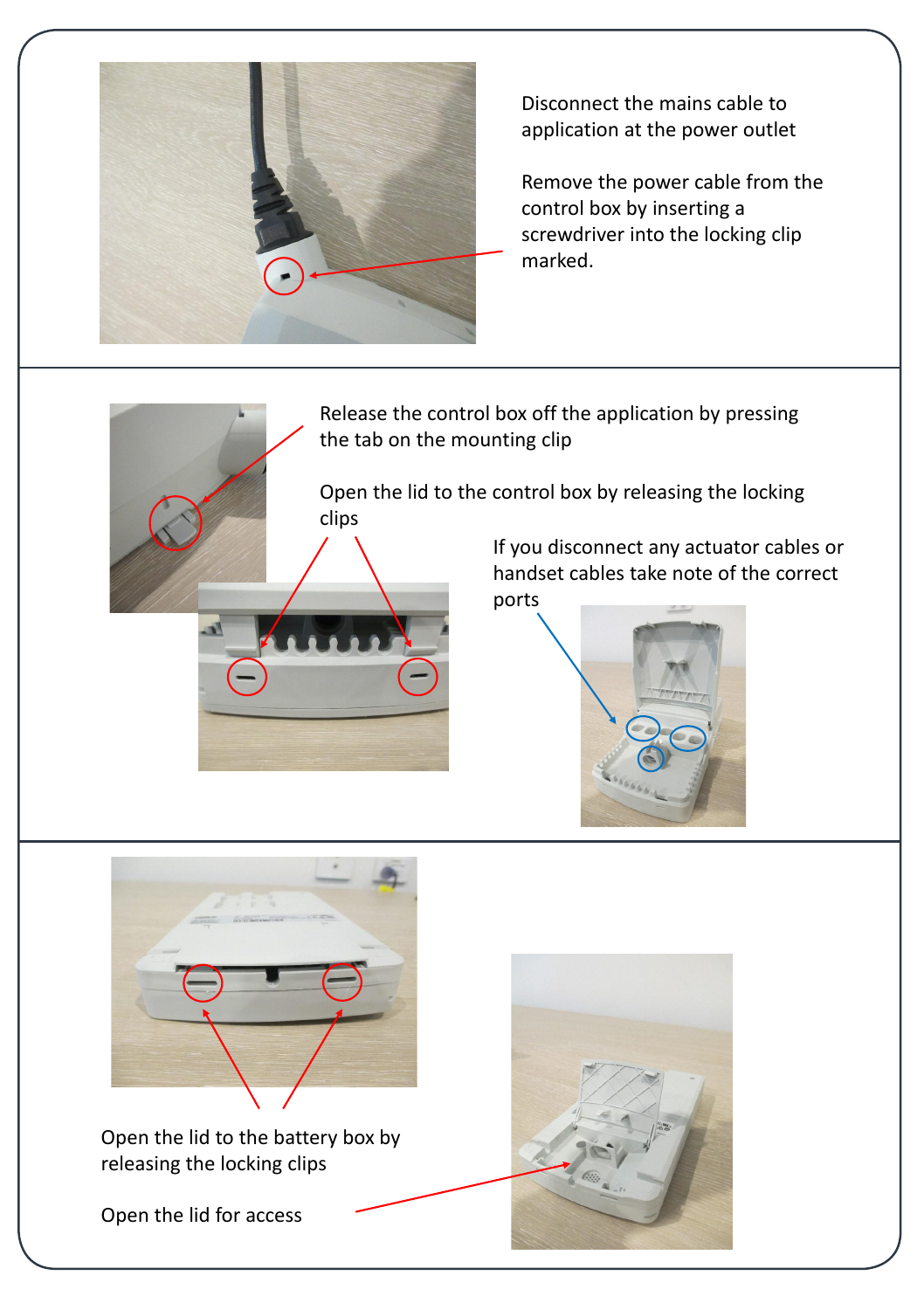![](_page_2_Picture_0.jpeg)

Ensure it is fully connected

Close the lid ensuring the locking clips engage fully securing the lid

![](_page_2_Picture_3.jpeg)

Connect the battery to the application ensuring the locking clip is fully engaged

> Connect the control box to the battery ensuring the locking clip is fully engaged

![](_page_2_Picture_6.jpeg)

**5** BA21 Installation Instructions 03/2019

If the clips are not engaged fully the tab will be sticking out as indicated